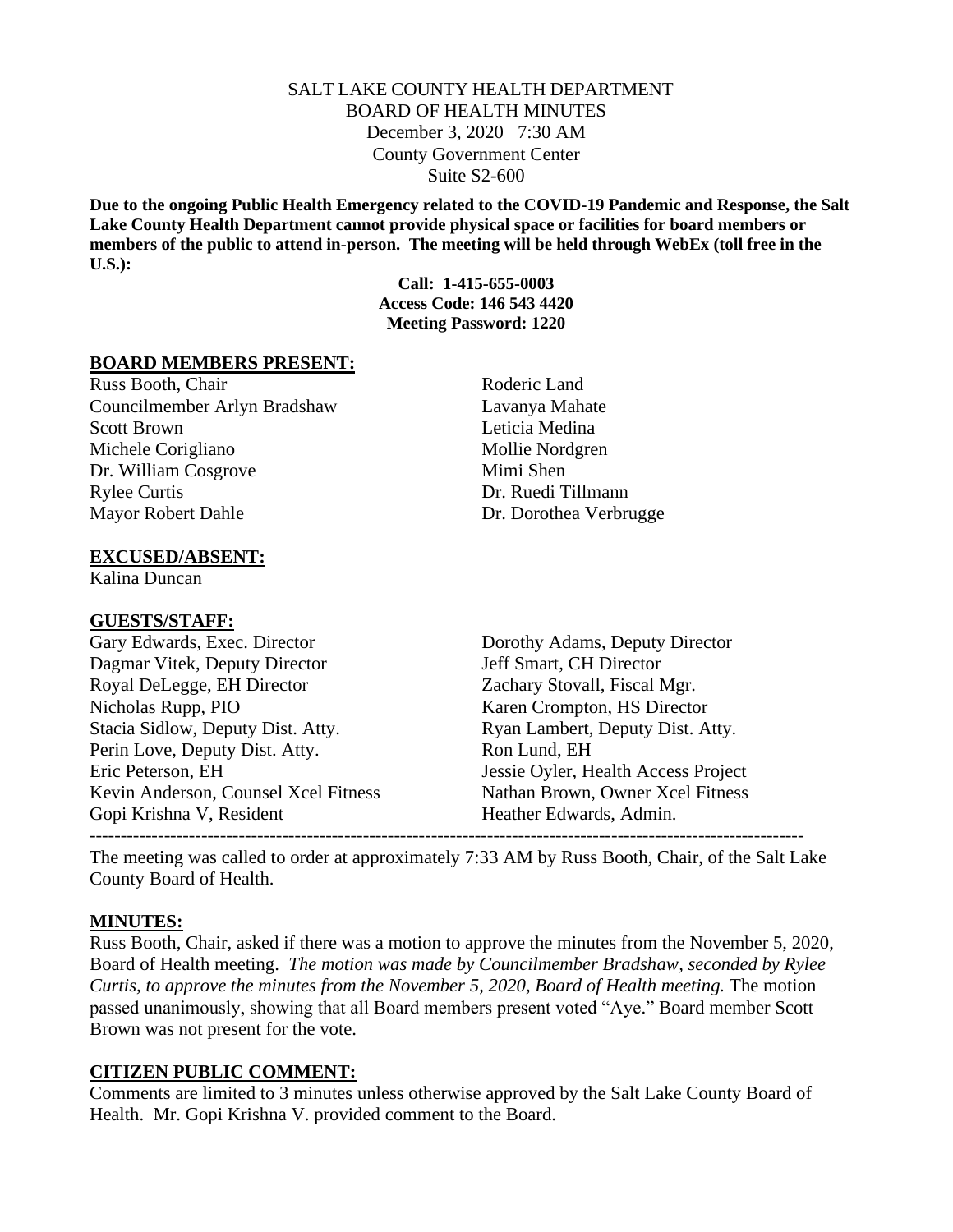Board of Health Minutes December 3, 2020 Page 2

## **CHAIR'S REPORT:**

*Excused Board Members*

Russ informed the Board that Kalina Duncan asked to be excused from the meeting today.

## *2021 Board of Health Meeting Schedule*

Russ asked the Board to approve the 2021 Board of Health meeting schedule with a note that the April Board meeting will be updated with the correct date and Board members approved cancelling the July meeting. *The motion was made by Councilmember Bradshaw, seconded by Michele Corigliano, to approve the 2021 meeting schedule.* The motion passed showing all Board members present voted "Aye."

## *Nominating Committee*

Russ stated that it is time to appoint a nominating committee to select the 2021 2<sup>nd</sup> Vice Chair. Scott Brown, Dr. Dorothea Verbrugge, and Dr. Ruedi Tillmann stated they are willing to serve on the committee. *The motion was made by Rylee Curtis, seconded by Roderic Land, to appoint Scott Brown, Dr. Dorothea Verbrugge, and Dr. Ruedi Tillmann to serve on the nominating committee.* The motion passed showing all Board members present voted "Aye."

## **DIRECTOR***'***S REPORT:**

### *Legislative Breakfast Meeting*

Gary informed Board members that there will be a virtual meeting with the County's Legislative Delegation on Thursday, December 17, 2020, from 8-9:00 AM. Heather will send out the meeting invite.

### *Administration Phones*

Gary informed Board members that the employees working in Health Administration received 36,000 incoming calls during the month of November, with about eight staff responding to the majority of the calls for COVID-19 test results.

### *Royal DeLegge Retirement*

Gary informed Board members that the work has begun to replace Royal DeLegge, Environmental Health Director, who announced his retirement for December 15, 2020. Royal has worked for the department for over 20 years in his position and Gary will be conducting interviews to select a new Director for the EH Division. Royal thanked the Board of Health and department colleagues for the support he has received.

## **XCEL FITNESS APPEAL:**

Russ reminded Board members Councilmember Bradshaw, Kalina Duncan, Michele Corigliano, and Mayor Dahle served as the review committee in the matter of XSF Holdings, LLC dba XCEL Fitness appeal and reviewed the case file. Ryan Lambert, Deputy District Attorney, presented to the Board a draft final order, "In the Matter of the Review of the Chief Hearing Officer's Order on the Departmental Appeal," and asked committee members to discuss the review process. Michele Corigliano and Councilmember Bradshaw informed Board members that the committee reviewed all of the documents included in the case file and make the recommendation to uphold the Chief Hearing Officer's final order, as drafted.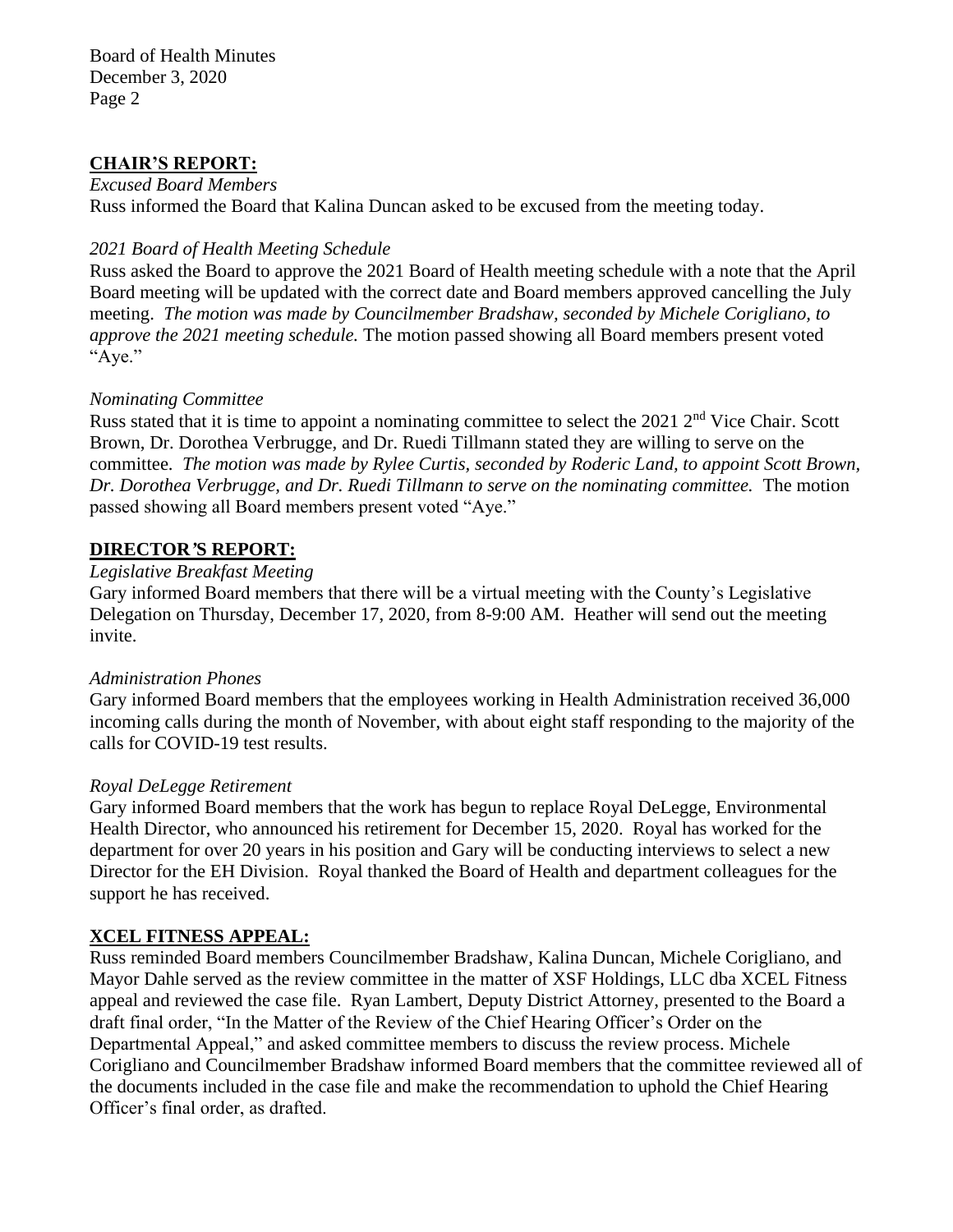Board of Health Minutes December 3, 2020 Page 3

Russ asked if there was a motion to approve the draft order. *The motion was made by Councilmember Bradshaw, seconded by Michele Corigliano, to approve the Board Final Order.* The motion passed unanimously, showing that all Board members present voted "Aye."

For more detailed information, please see the hardcopy of the signed Board Final Order and case file included in the Board of Health meeting file folder.

# **EQAC NOMINATIONS:**

Royal DeLegge, Environmental Health Director, asked the Board to approve the reappointment of Catherine Burns and Linda Johnson to the Environmental Quality Advisory Commission (EQAC) for an additional three-year term. Russ Booth asked if there was a motion to approve the EQAC nominations. *The motion was made by Scott Brown, seconded by Dr. William Cosgrove, to approve the EQAC nominations.* The motion passed unanimously, showing that all Board members present voted "Aye."

For more detailed information, please see the hardcopy of the information included in the Board of Health meeting file folder.

# **HEALTH ACCESS PROJECT:**

Jessie Oyler, Health Access Project Director, presented the 2020 Health Access Project (HAP) Annual Report through a PowerPoint presentation. Slides included:

- Mission Statement
- HAP Staffing
- Budget
- Volunteer Provider Network
- Partners
- Qualification of HAP Services
- Case Management
- Case Management (Slide 2)
- Case Management (Slide 3)
- Outreach & Enrollment Program
- Certified Application Counselors (CAC)
- Data Collection
- HAP Clients Demographics
- HAP Clients Demographics (Slide 2)
- Outcome Data Since HAP Began in 2002
- HAP & Oral Health Care Services
- Our Success
- Contact Info

Russ asked if there was a motion to approve the 2021 HAP contract. *The motion was made by Rylee Curtis, seconded by Dr. Dorothea Verbrugge, to approve the 2021 HAP contract.* The motion passed showing all Board members present voted "Aye."